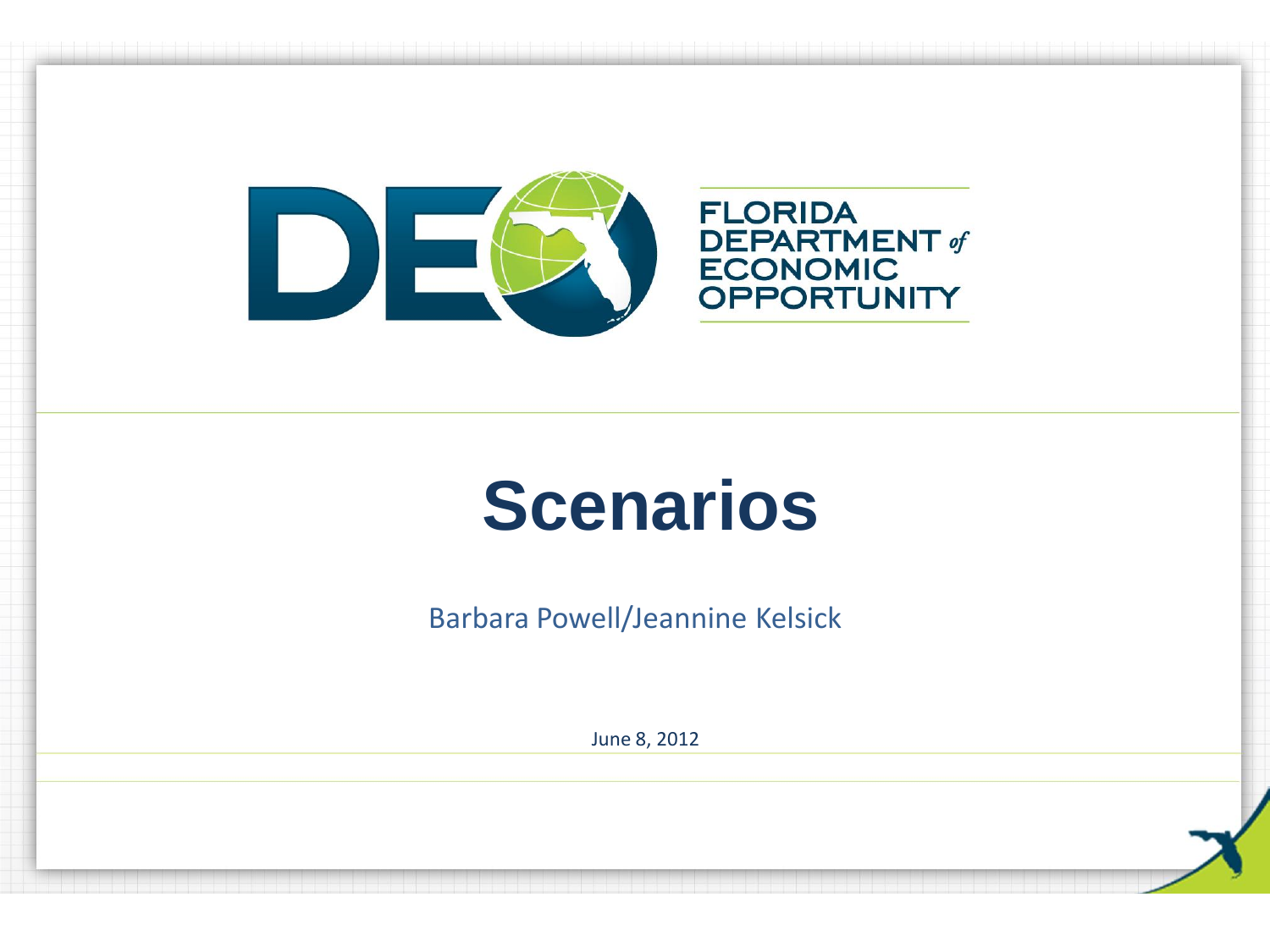|                |                                                                                                                                                                                                                                                                                       | <b>Category 5/</b>          |
|----------------|---------------------------------------------------------------------------------------------------------------------------------------------------------------------------------------------------------------------------------------------------------------------------------------|-----------------------------|
|                |                                                                                                                                                                                                                                                                                       | <b>Level E</b>              |
|                | <b>Participation</b>                                                                                                                                                                                                                                                                  | 90%                         |
| M <sub>3</sub> | 2010 Census site-built units with full allocation for 10 years with 1,248 mobile homes<br>(projected conversion to site-built)<br>$(44,630 + 3,540 + 1,248)$ - Evacuating Units 27,974                                                                                                | 24 hours $\&$<br>30 minutes |
| $M4*$          | 2010 Census site-built units with full allocation for 10 years with 1,248 mobile homes<br>(projected conversion to site-built)<br>[excludes 870 housing units sited on the NASKW]<br>$(43,760 + 3,540 + 1,248)$ - Evacuating Units 27,297                                             | 24 hours                    |
| $M5*$          | 2010 Census site-built units with full allocation for 10 years with 1,248 mobile homes<br>(projected conversion to site-built)<br>[excludes 870 housing units sited on the NASKW]<br>2 functional evacuation lanes MM 108-126<br>$(43,760 + 3,540 + 1,248)$ - Evacuating Units 27,297 | 24 hours                    |
| M11            | 2010 Census site-built units with a revised full allocation for 10 years, giving Key West 30<br>allocations and 1,248 mobile homes (projected conversion to site-built)<br>$(43,760 + 2,940 + 1,248)$ – Evacuating Units 26,327                                                       | 23 hours                    |

\* Revised to reflect removal of NAS-Key West base housing units from Phase 2

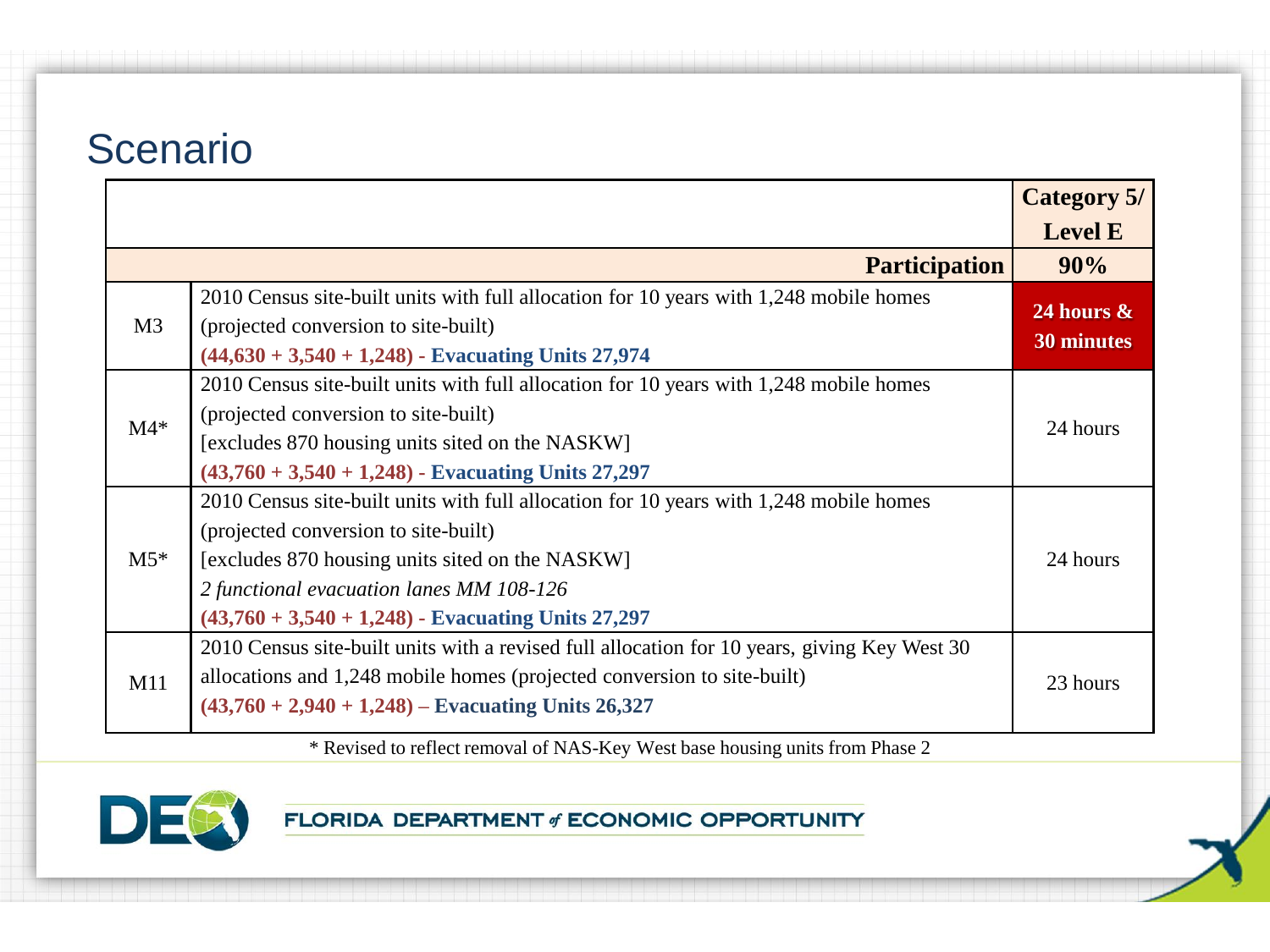|        |                                                                                              | Category 5/    |  |
|--------|----------------------------------------------------------------------------------------------|----------------|--|
|        |                                                                                              | <b>Level E</b> |  |
|        | <b>Participation</b>                                                                         | 90%            |  |
|        | 2010 Census site-built units with 15% decrease in current allocation for 10 years with 1,248 |                |  |
| $M10*$ | mobile homes representing the projected conversion to site-built                             | 24 hours       |  |
|        | [excludes 870 housing units sited on the NASKW]                                              |                |  |
|        | $(43,760 + 3,009 + 1,248)$ Evacuating Units 26,998                                           |                |  |

\* Revised to reflect removal of NAS-Key West base housing units from Phase 1

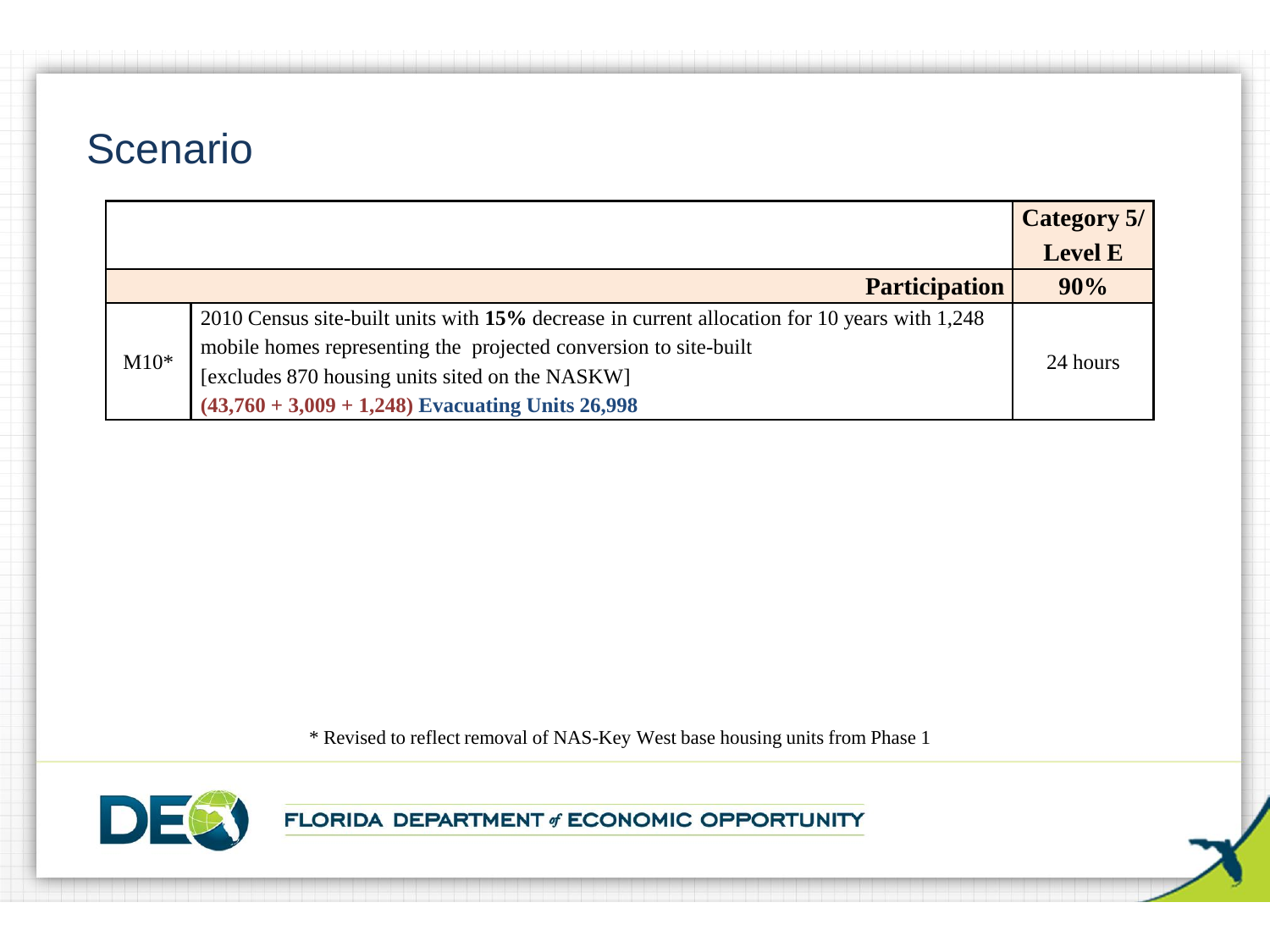|            |                                                                                                                                                                                                                                                                                                                                                                                                                             | <b>Category 5/</b>  |
|------------|-----------------------------------------------------------------------------------------------------------------------------------------------------------------------------------------------------------------------------------------------------------------------------------------------------------------------------------------------------------------------------------------------------------------------------|---------------------|
|            |                                                                                                                                                                                                                                                                                                                                                                                                                             | <b>Level E</b>      |
|            | <b>Participation</b>                                                                                                                                                                                                                                                                                                                                                                                                        | 90%                 |
| <b>NEW</b> | Monroe County BOOC consideration of a permanent resident (site-built units) mandatory<br>evacuation order 36 hours in advance of tropical storm winds.<br>Two-thirds of 2010 Census site-built units with full allocation for 10 years with 1,248 mobile<br>homes (projected conversion to site-built)<br>2 functional evacuation lanes MM 107-126<br>$((43,760*0.67) + 3,540 + 1,248)$ Evacuating Units – to be determined | To be<br>determined |

\* Revised to reflect removal of NAS-Key West base housing units from Phase 1

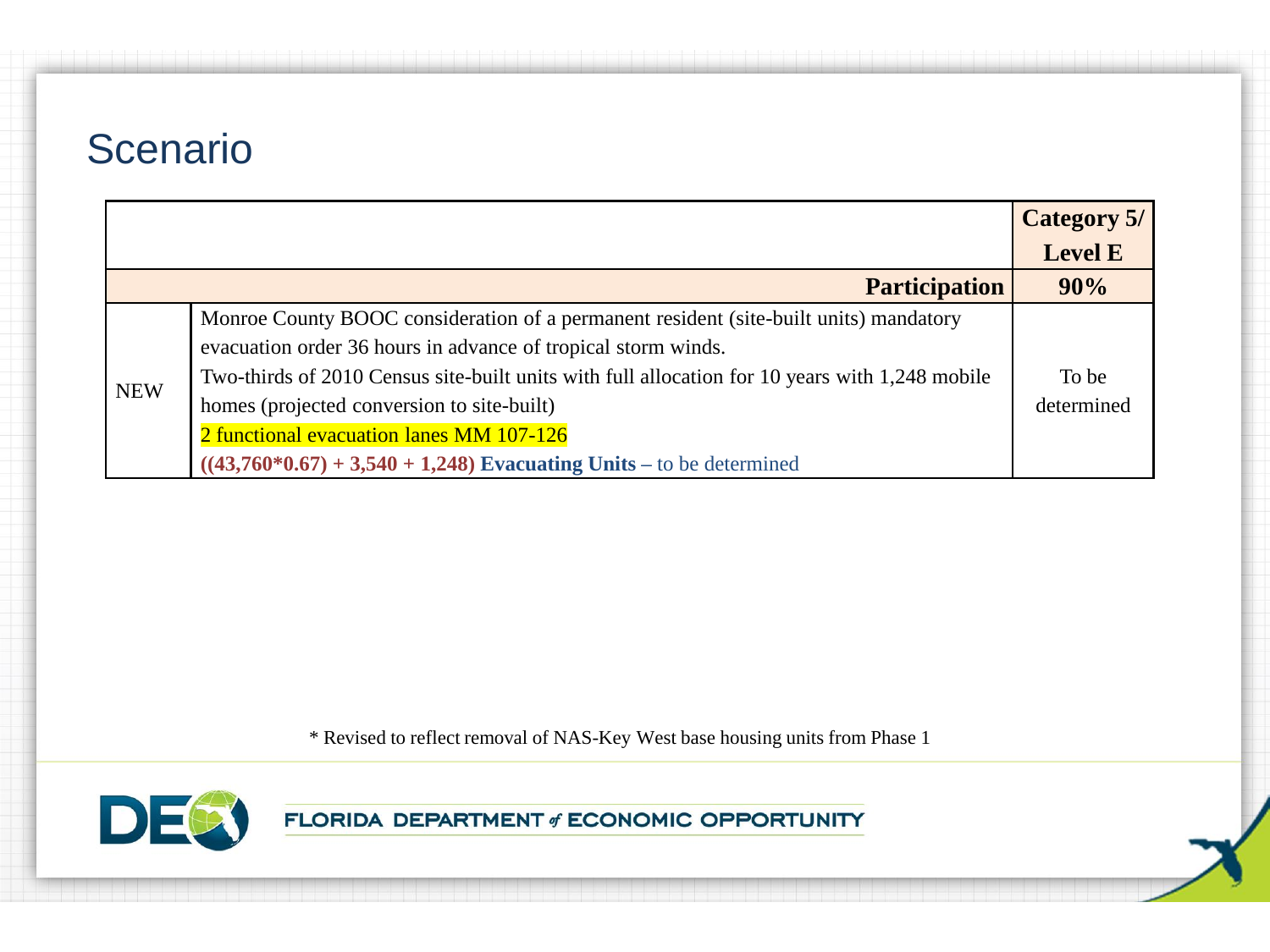|                |                                                                                   | <b>Category 5/</b> |  |
|----------------|-----------------------------------------------------------------------------------|--------------------|--|
|                |                                                                                   | <b>Level E</b>     |  |
|                | <b>Participation</b>                                                              | 90%                |  |
|                | All Units – Simultaneous Evacuation                                               |                    |  |
| $\mathbf{1}$   | 2010 Census Site built units, hotels, mobile homes, Military                      | 35 hours $\&$      |  |
|                | $(44,630 + 13,665 \text{ units} + 8,134 \text{ units} + 2,025 \text{ vehicles})$  | <b>30 minutes</b>  |  |
|                | <b>Evacuating Units 41,294</b>                                                    |                    |  |
|                | 2010 Census site-built units                                                      | 23 hours           |  |
| S <sub>1</sub> | 44,630 - Evacuating Units 25,247                                                  |                    |  |
| S <sub>2</sub> | 2010 Census site-built units with full allocation for 10 years                    | 24 hours           |  |
|                | $(44,630 + 3,540)$ - Evacuating Units 27,256                                      |                    |  |
| S <sub>3</sub> | 2010 Census site-built units with 50% decrease in current allocation for 10 years | 23 hours $\&$      |  |
|                | $(44,630 + 1,780)$ - Evacuating Units 26,256                                      | 30 minutes         |  |
| <b>S4</b>      | 2010 Census site-built units with 25% decrease in current allocation for 10 years | 23 hours $\&$      |  |
|                | $(44,630 + 2,660)$ - Evacuating Units 26,758                                      | 30 minutes         |  |

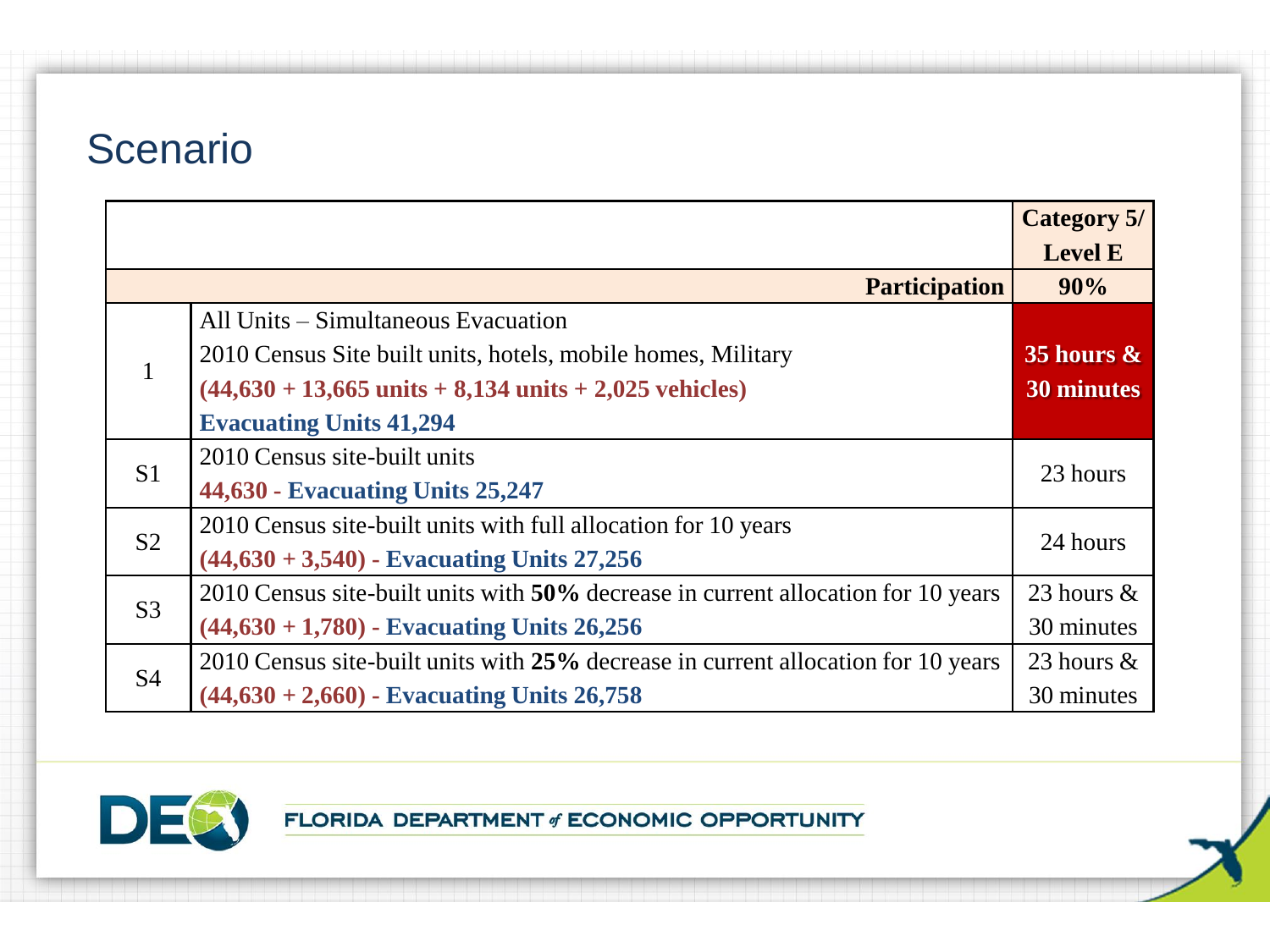|                |                                                                               | Category 5/   |
|----------------|-------------------------------------------------------------------------------|---------------|
|                |                                                                               | Level E       |
|                | <b>Participation</b>                                                          | 90%           |
| M1             | 2010 Census site-built units all mobile homes                                 | 25 hours $\&$ |
|                | $(44,630 + 8,134)$ - Evacuating Units 29,928                                  | 30 minutes    |
|                | 2010 Census site-built units with full allocation for 10 years and all mobile |               |
| M <sub>2</sub> | homes                                                                         | 27 hours      |
|                | $(44,630 + 3,540 + 8,134)$ - Evacuating Units 31,939                          |               |

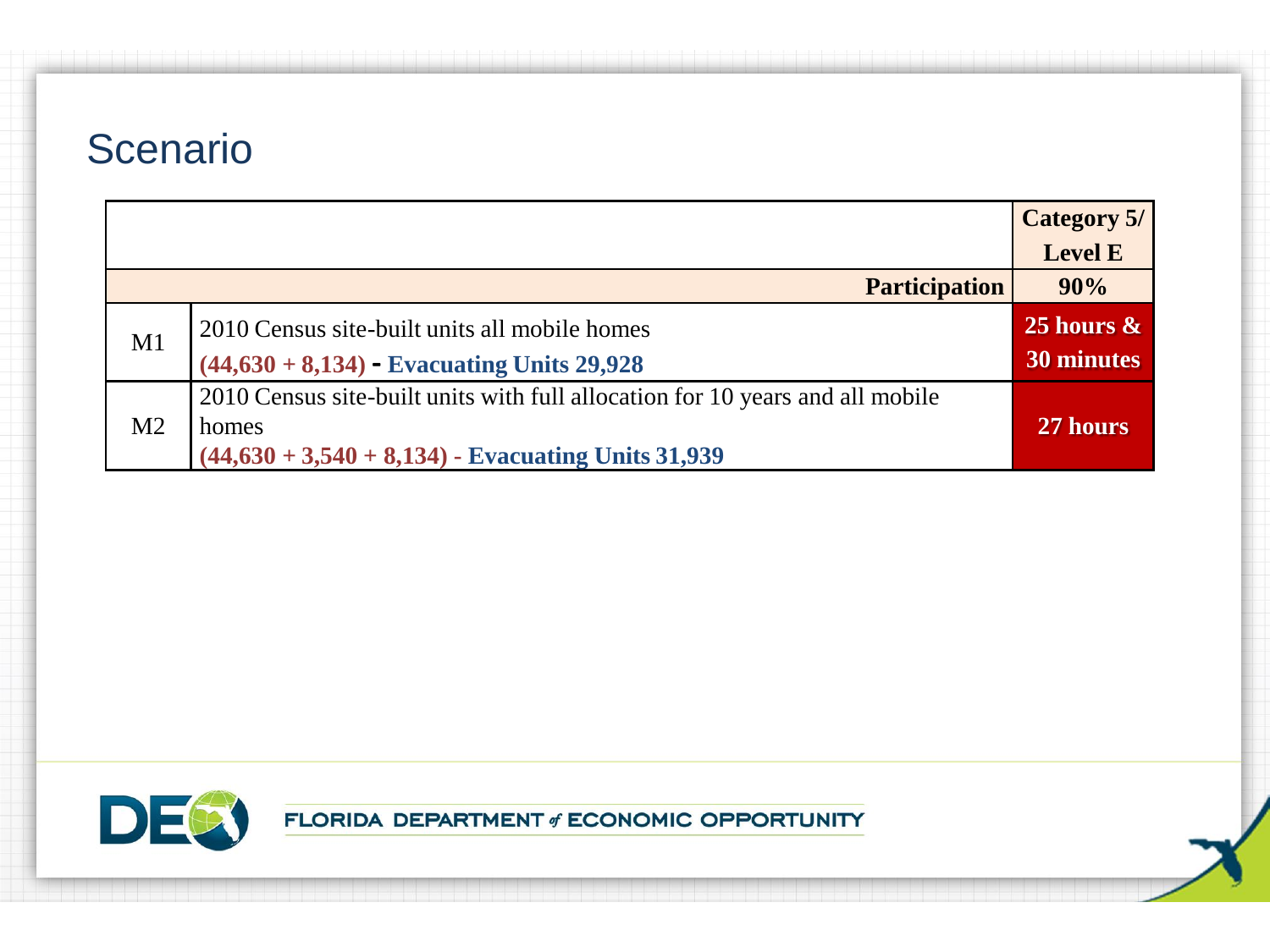#### Revising TEZs – Military Adjustment

#### Before After

|            | <b>Sub-County</b><br>Location<br><b>Total</b> | Site-Built        |                   |       |  |
|------------|-----------------------------------------------|-------------------|-------------------|-------|--|
| <b>TEZ</b> |                                               | Occupancy<br>Rate | Occupied<br>Total |       |  |
| 1208       | <b>Key West</b>                               | 2,196             | 67.85%            | 1,490 |  |
| 1209       | <b>Key West</b>                               | 2,350             | 65.32%            | 1,535 |  |
| 1210       | <b>Key West</b>                               | 1,387<br>87.89%   |                   | 1,219 |  |
| 1211       | <b>Key West</b>                               | 2,784             | 77.69%            | 2,163 |  |
| 1212       | <b>Key West</b>                               | 514               | 92.61%            | 476   |  |
| 1213       | <b>Key West</b>                               | 1,069<br>87.65%   |                   | 937   |  |
| 1214       | <b>Key West</b>                               | 751<br>85.35%     |                   | 641   |  |
| 1215       | <b>Key West</b>                               | 1,933             | 77.96%            | 1,507 |  |
| 1216       | Key West                                      | 699               | 78.40%            | 548   |  |
| 1217       | <b>Key West</b>                               | 610               | 81.97%            | 500   |  |
| 1218       | Key West                                      | 106               | 84.91%            | 90    |  |
| 1219       | Key West                                      | 448               | 86.61%            | 388   |  |

|            | <b>Sub-County</b><br>Location<br><b>Total</b> | Site-Built      |                   |                          |  |
|------------|-----------------------------------------------|-----------------|-------------------|--------------------------|--|
| <b>TEZ</b> |                                               |                 | Occupancy<br>Rate | Occupied<br><b>Total</b> |  |
| 1208       | <b>Key West</b>                               | 2,196           | 67.85%            | 1,490                    |  |
| 1209       | <b>Key West</b>                               | 2,259           | 65.32%            | 1,476                    |  |
| 1210       | <b>Key West</b>                               | 1,387           | 87.89%            | 1,219                    |  |
| 1211       | <b>Key West</b>                               | 2,779           | 77.69%            | 2,159                    |  |
| 1212       | <b>Key West</b>                               | 514             | 92.61%            | 476                      |  |
| 1213       | <b>Key West</b>                               | 87.65%<br>1,069 |                   | 937                      |  |
| 1214       | <b>Key West</b>                               | 557             | 85.35%            | 475                      |  |
| 1215       | <b>Key West</b>                               | 1,353           | 77.96%            | 1,055                    |  |
| 1216       | <b>Key West</b>                               | 699             | 78.40%            | 548                      |  |
| 1217       | <b>Key West</b>                               | 610             | 81.97%            | 500                      |  |
| 1218       | <b>Key West</b>                               | 106             | 84.91%            | 90                       |  |
| 1219       | Key West                                      | 448             | 86.61%            | 388                      |  |

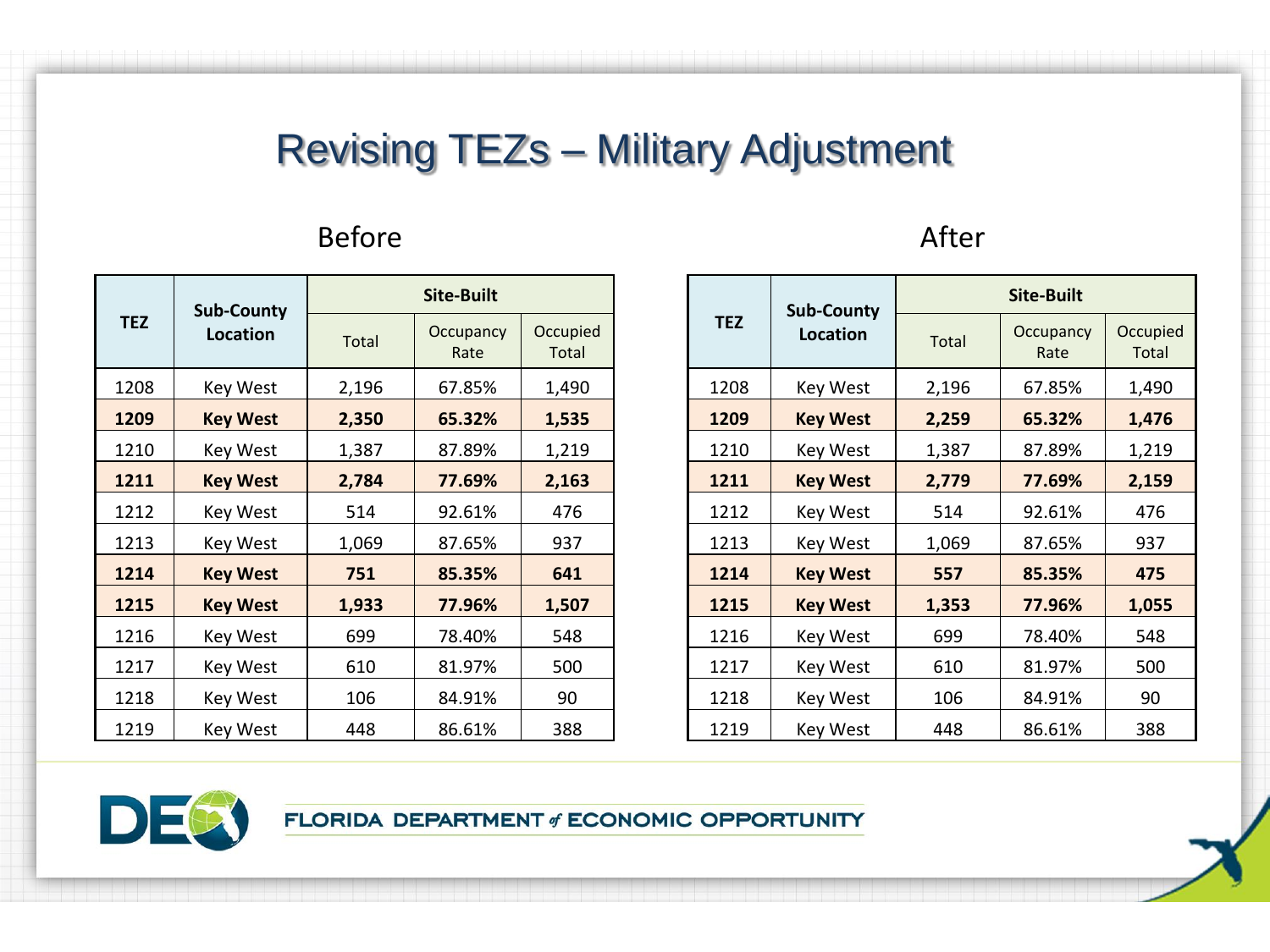## Revising Roadway Configuration – 10ft Shoulder and Coning

|       | <b>Milemarkers</b><br>Location/Description |                                               | Roadway Network in Model              |                                       | Coning and Shoulder from<br>$2.0 - 106.3$ | <b>Coning and Shoulder by</b><br><b>FDOT Project</b> |
|-------|--------------------------------------------|-----------------------------------------------|---------------------------------------|---------------------------------------|-------------------------------------------|------------------------------------------------------|
| From  | To                                         |                                               | <b>Full Roadway Cross-</b><br>section | <b>Functional Evacuation</b><br>Lanes | <b>Functional Evacuation</b><br>Lanes     | <b>Functional Evacuation</b><br>Lanes                |
| 2.0   | 4.0                                        | Key West to Stock Island                      | 4L                                    | $\overline{2}$                        | $\overline{2}$                            | $\overline{2}$                                       |
| 4.0   | 9.0                                        | Stock Island to Big Coppitt Key               | 4LD                                   | $\overline{2}$                        | $\overline{2}$                            | $\overline{2}$                                       |
| 9.0   | 17.0                                       | Big Coppitt Key to Sugarloaf Key              | 2L                                    | $\mathbf{1}$                          | $\overline{2}$                            | $\mathbf{1}$                                         |
| 17.0  | 22.0                                       | Sugarloaf Key to Cudjoe Key                   | 2L                                    | $\mathbf{1}$                          | $\overline{2}$                            | $\mathbf{1}$                                         |
| 22.0  | 24.0                                       | Cudjoe Key to Summerland Key Cove Airport     | 2L                                    | $\mathbf{1}$                          | $\overline{2}$                            | $\mathbf{1}$                                         |
| 24.0  | 25.0                                       | Summerland Key Cove Airport to Summerland Key | 3L                                    | $\mathbf{1}$                          | $\overline{2}$                            | $\mathbf{1}$                                         |
| 25.0  | 30.0                                       | Summerland Key to Big Pine Key                | 2L                                    | $\mathbf{1}$                          | $\overline{2}$                            | $\mathbf{1}$                                         |
| 30.0  | 34.0                                       | Big Pine Key to West Summerland Keys          | 2L                                    | $\mathbf{1}$                          | $\overline{2}$                            | $\overline{2}$                                       |
| 34.0  | 35.2                                       | West Summerland Keys to Spanish Harbor Keys   | 2L                                    | $\mathbf{1}$                          | $\overline{2}$                            | $\mathbf{1}$                                         |
| 35.2  | 36.5                                       | Spanish Harbor Keys to Bahia Honda Bridge     | 4LD                                   | $\overline{2}$                        | $\overline{2}$                            | $\overline{2}$                                       |
| 36.5  | 37.5                                       | Bahia Honda Bridge to Bahia Honda Key         | 2L                                    | 1                                     | $\overline{2}$                            | $\mathbf{1}$                                         |
| 37.5  | 47.0                                       | Bahia Honda Key to Hog Key                    | 2L                                    | $1\,$                                 | $\overline{2}$                            | $\mathbf{1}$                                         |
| 47.0  | 48.0                                       | Hog Key to Boot Key                           | 2L                                    | $\mathbf{1}$                          | $\overline{2}$                            | $\overline{2}$                                       |
| 48.0  | 50.2                                       | Boot Key to Marathon                          | 4L                                    | $\overline{2}$                        | $\overline{2}$                            | $\overline{2}$                                       |
| 50.2  | 50.8                                       | Marathon to Marathon Shores                   | 5L                                    | $\overline{2}$                        | $\overline{2}$                            | $\overline{2}$                                       |
| 50.8  | 54.0                                       | Marathon Shores to Key Colonial Beach         | 4LD                                   | $\overline{2}$                        | $\overline{2}$                            | $\overline{2}$                                       |
| 54.0  | 54.5                                       | Key Colonial Beach to Deer Key                | 4LD                                   | $\overline{2}$                        | $\overline{2}$                            | $\overline{2}$                                       |
| 54.5  | 58.0                                       | Deer Key to Grassy Key                        | 2L                                    | $\mathbf{1}$                          | $\overline{2}$                            | $\overline{2}$                                       |
| 58.0  | 74.0                                       | Grassy Key to Matecumbe Harbor                | 2L                                    | $\mathbf{1}$                          | $\overline{2}$                            | $\overline{2}$                                       |
| 74.0  | 80.0                                       | Matecumbe Harbor to Teatable Key              | 2L                                    | $\mathbf{1}$                          | $\overline{\mathbf{2}}$                   | $\overline{2}$                                       |
| 80.0  | 83.5                                       | Teatable Key to Islamorada                    | 3L                                    | $1\,$                                 | $\overline{2}$                            | $\overline{2}$                                       |
| 83.5  | 85.6                                       | Islamorada to Windley Key                     | 2L                                    | $1\,$                                 | $\overline{2}$                            | $\overline{2}$                                       |
| 85.6  | 90.0                                       | Windley Key to Plantation Key                 | 2L                                    | 1                                     | $\overline{2}$                            | $\overline{2}$                                       |
| 90.0  | 100.0                                      | Tavernier Key to Newport Key                  | 4LD                                   | $\overline{2}$                        | $\overline{2}$                            | $2(*)$                                               |
| 100.0 | 105.0                                      | Newport Key to Sexton Cove                    | 4LD                                   | $\overline{2}$                        | $\overline{2}$                            | $2(*)$                                               |
| 105.0 | 106.3                                      | Sexton Cove to Rattlesnake Key                | 4LD                                   | $\overline{2}$                        | $\overline{2}$                            | $2(*)$                                               |

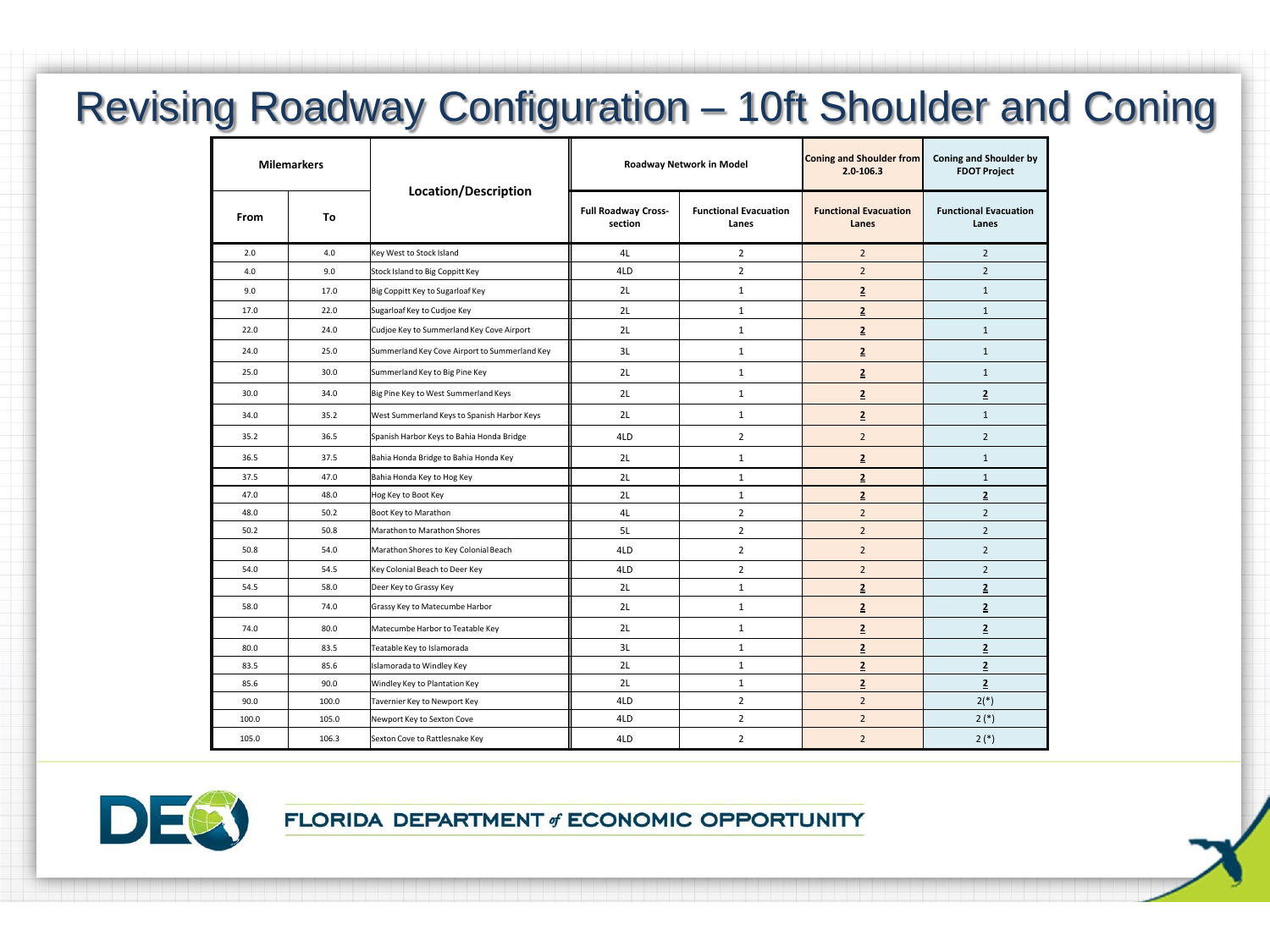|       |                                                                                              | <b>Category 5/</b> |
|-------|----------------------------------------------------------------------------------------------|--------------------|
|       |                                                                                              | <b>Level E</b>     |
|       | <b>Participation</b>                                                                         | 90%                |
|       | 2010 Census site-built units with 50% decrease in current allocation for 10 years with 1,248 |                    |
| M6    | mobile homes (projected conversion to site-built)                                            | 24 hours           |
|       | $(44,630 + 1,780 + 1,248)$ - Evacuating Units 26,976                                         |                    |
| $M7*$ | 2010 Census site-built units with 50% decrease in current allocation for 10 years with 1,248 |                    |
|       | mobile homes (projected conversion to site-built)                                            | 23 hours & 30      |
|       | [excludes 870 housing units sited on the NASKW]                                              | minutes            |
|       | $(43,760 + 1,780 + 1,248)$ - Evacuating Units 26,299                                         |                    |

\* Revised to reflect removal of NAS-Key West base housing units from Phase 1